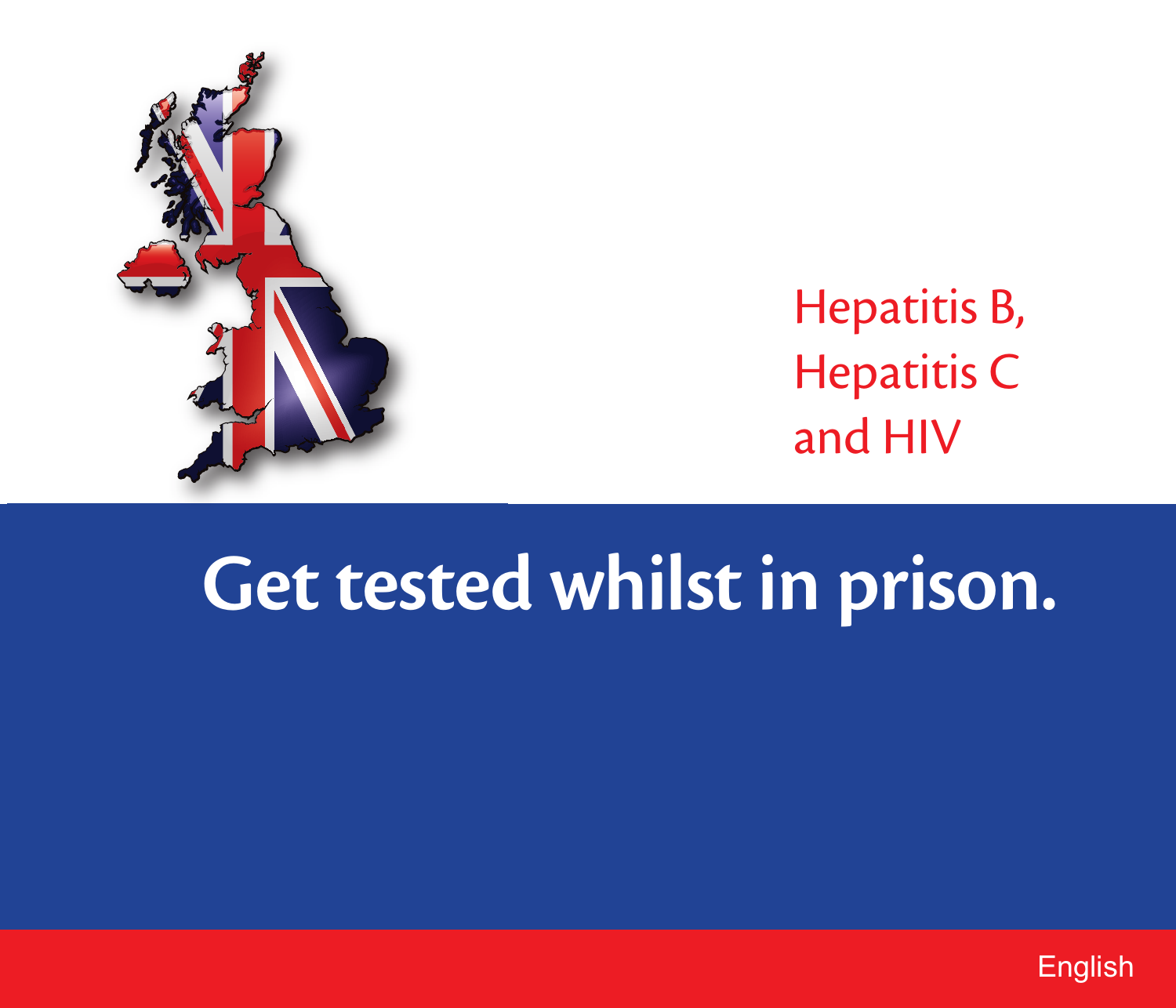

## **Hepatitis C is...**

a virus found in the blood and is spread through blood to blood contact, for example through sharing unsterile needles. This may happen through unsterile medical or tattooing procedures.

Sharing needles and other drug taking paraphernalia such as spoons or foils may also risk transmission blood borne viruses.

**People living with hepatitis C may not have symptoms however left untreated the virus may cause serious liver damage including cancer.**

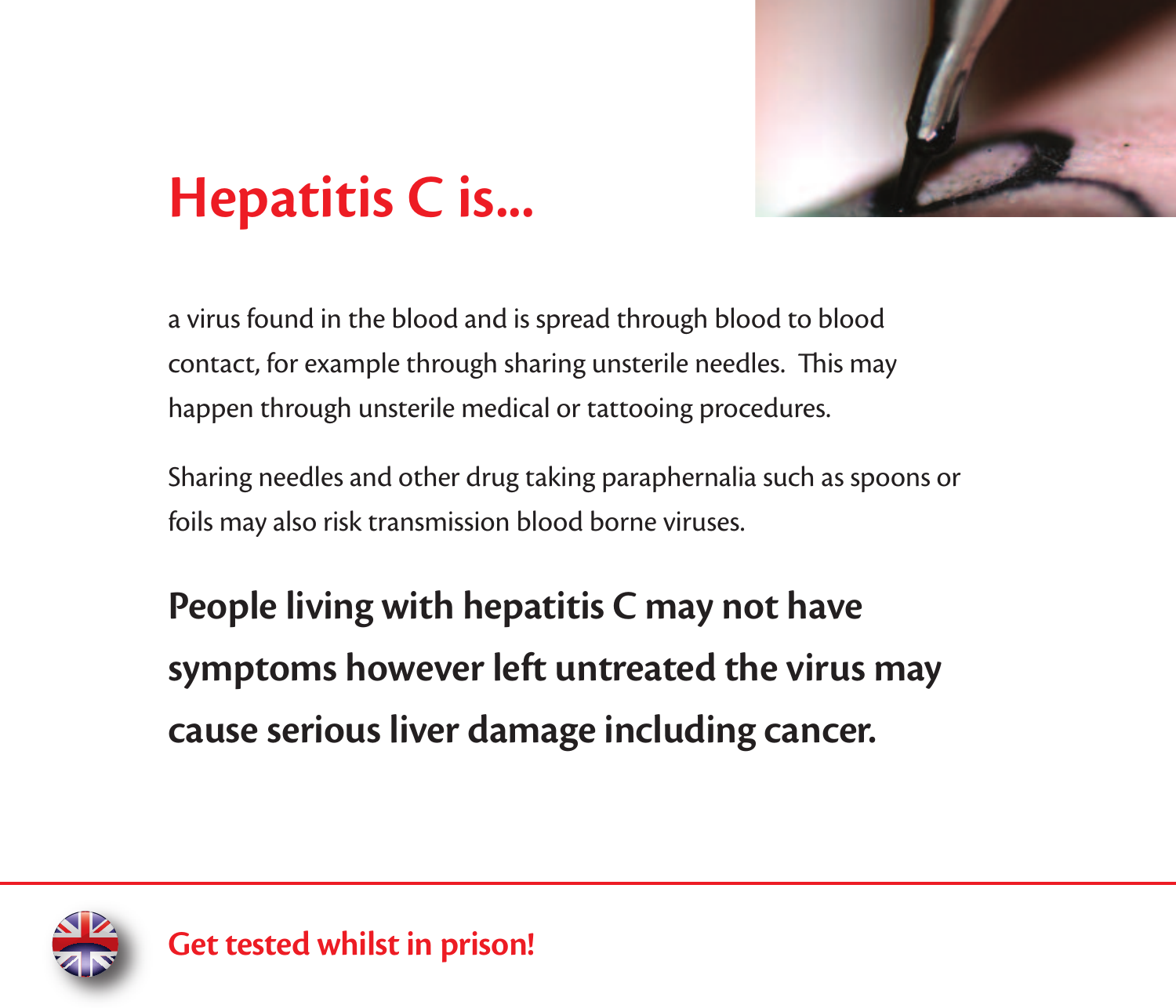

## **Hepatitis B is...**

a virus found in the blood and bodily fluids. It is transmitted in the same way as hepatitis C but may also be passed on through unprotected sex or from mother to baby during childbirth.

Vaccinations (injections) are available to prevent infection.

**It is strongly recommended that you have these whilst in prison – just ask the prison healthcare staff.**



**Get vaccinated for hepatitis B whilst in prison!**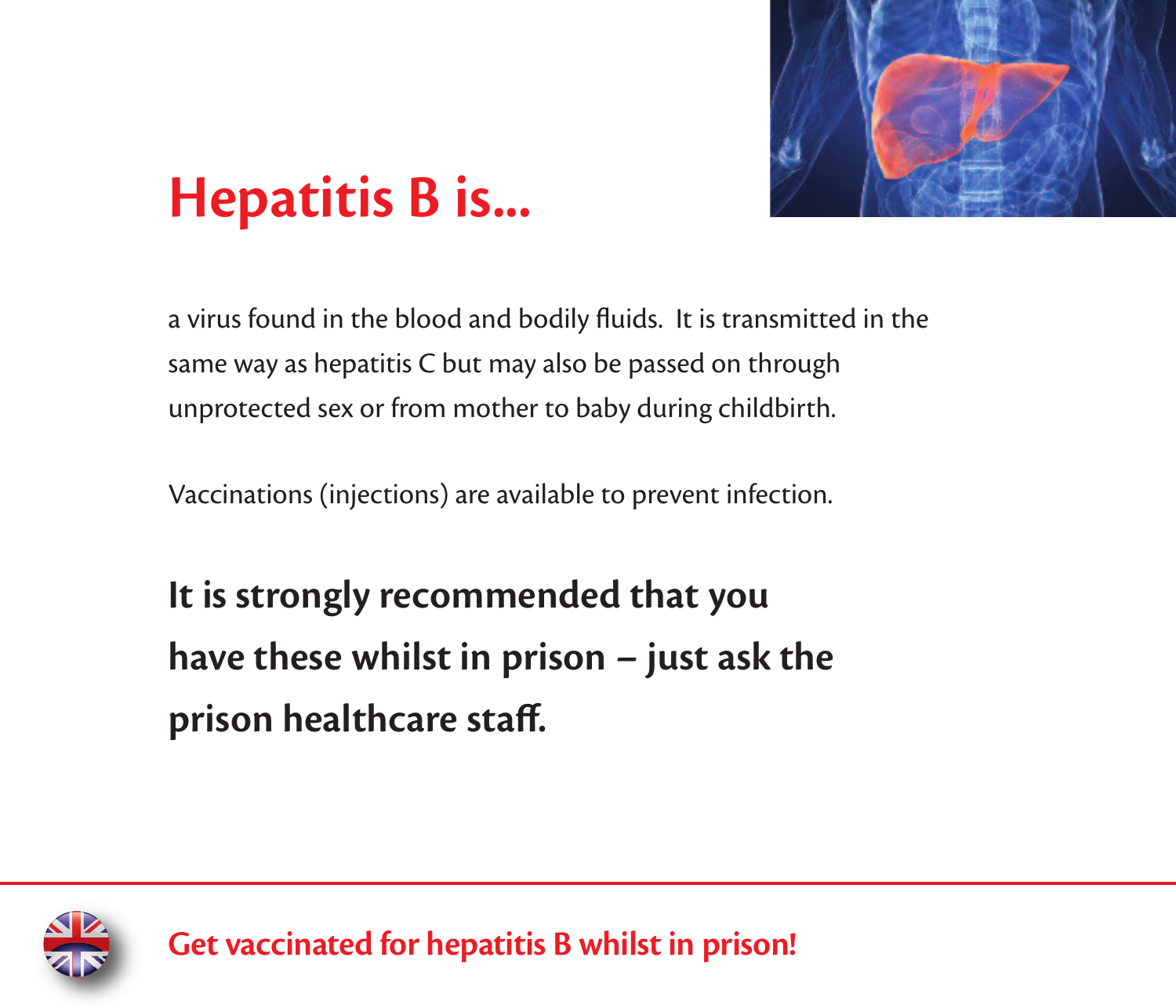

#### **HIV is...**

a virus found in the blood and other bodily fluids such as semen.

HIV affects the immune system. The virus can be passed on through blood to blood contact in the same way as hepatitis but can also be passed on through unprotected sex.

**Treatment is available for HIV and can be given in prison. Using a condom will help protect against HIV.**

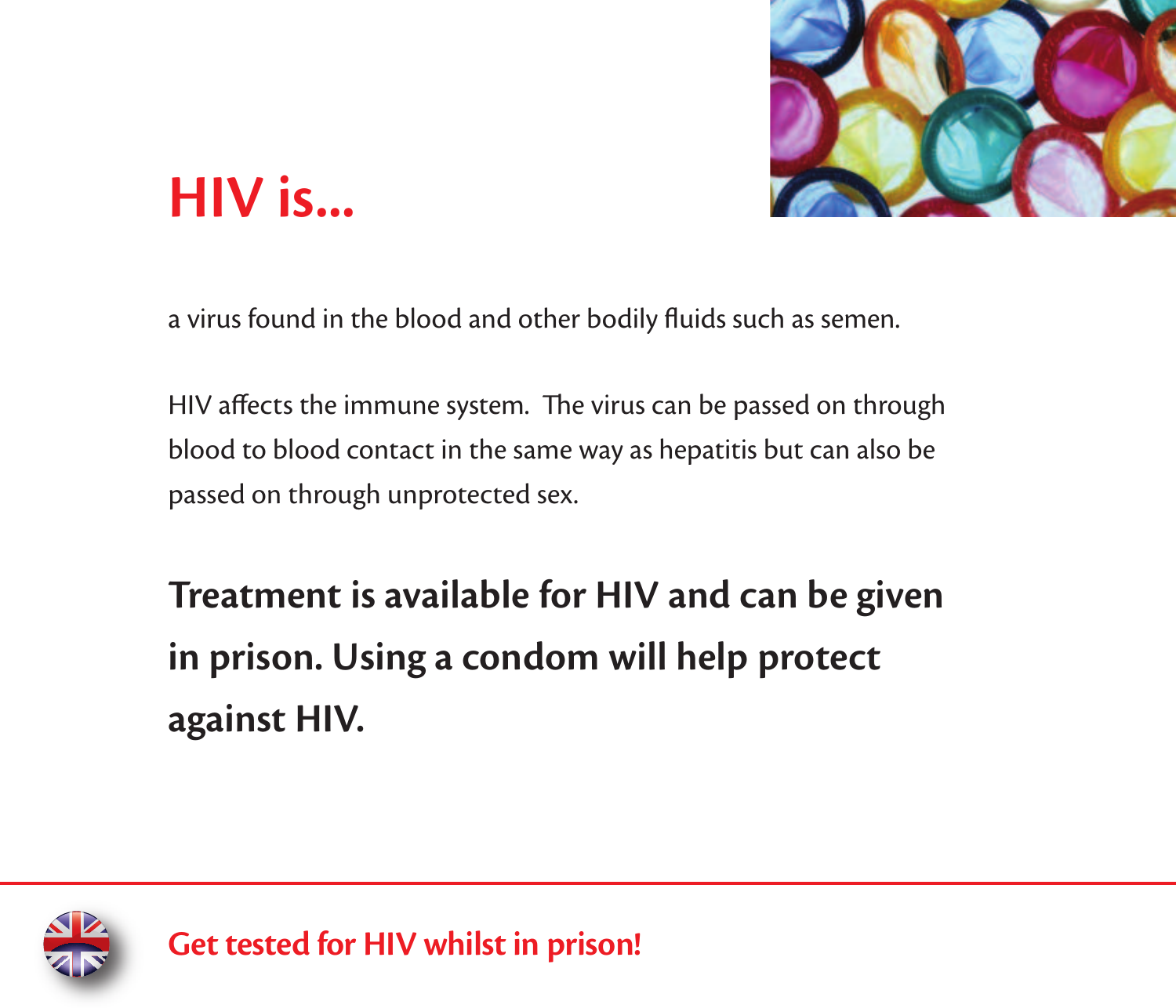#### **Use prison as an opportunity to get more information... and to get tested!**

**is leaflet describes 3 blood borne viruses: Hepatitis B, Hepatitis C and HIV. ese are potentially serious diseases which may not have any symptoms therefore people may not realise they are infected.**

**It is important to understand how these diseases are transmitted so you can avoid being at risk of infection. If you think you may have been at risk then testing and treatment is available for blood borne viruses whilst you are in prison.**